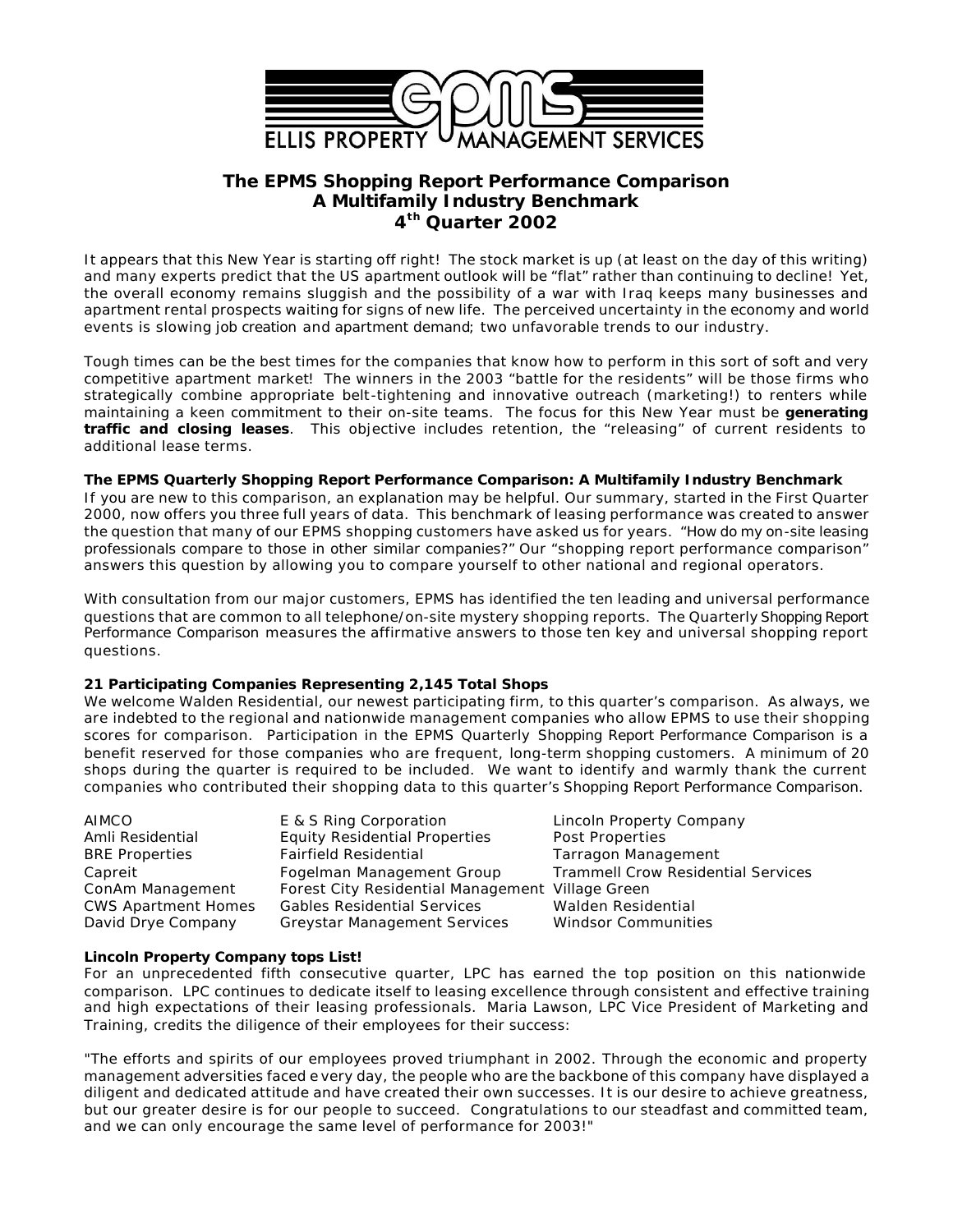# **4 th Quarter Performance Score Indicators - 2000 - 2002**

LPC's 90.8% average score is highest ever in the 4<sup>th</sup> quarter! Yet, all participants continue to show **improved performance.** The chart below illustrates the improving 4<sup>th</sup> Quarter average company scores.

| 4 <sup>th</sup> Quarter      | <b>Overall Average</b> | <b>Company Score - Average Ranges</b> | <b>Total Shops</b> |       |  |  |  |
|------------------------------|------------------------|---------------------------------------|--------------------|-------|--|--|--|
|                              |                        | High                                  | Low                |       |  |  |  |
| 4 <sup>th</sup> Quarter 2002 | 85.0%                  | 90.8%                                 | 75.2%              | 2.145 |  |  |  |
| 4 <sup>th</sup> Quarter 2001 | 82.7%                  | 88.9%                                 | 64.7%              | 1.917 |  |  |  |
| 4 <sup>th</sup> Quarter 2000 | 80.6%                  | 89.2%                                 | 60.0%              | 1,261 |  |  |  |

The improvement in the high/low ranges and the narrowing of the difference between the range averages indicates a more competitive field. Participating companies in this  $4<sup>th</sup>$  Quarter 2003 report post a 15.6 point gap between the top and the bottom finishers compared to a 24.2 and 29.2 point spreads in 2001 and 2000. As astute companies respond to the challenges inherent in the current U.S. apartment market, we see average Performance Scores creeping closer to one another with a more crowded field at the top of the rankings.

# **4 th Quarter sets Performance Comparison Record at 85.0%**

Not only does this mark the highest  $4<sup>th</sup>$  Quarter overall average, the 85.0% is also a record score for the 3year history of the survey! The companies who focus on maintaining occupancy and preserving their NOI have developed systems and training to reach a higher level of on-site sales expertise. This 4<sup>th</sup> Quarter also continues the trend of being the quarter with the highest average of the year. We have speculated in previous Performance Comparison letters that this predictable phenomenon is due to reduced traffic flow producing greater urgency, more favorable weather, and a greater sense of goodwill due to the holidays.



Yet in general, we are dismayed by the mediocre performance of the on-site leasing professionals. Remember, this *Shopping Report Performance Comparison* reflects only companies that choose to participate, have training as a priority, and make leasing excellence a corporate mandate! It does not include ALL of the shopping reports we provide to companies nationwide. These benchmark scores are much higher than average shops because the participating firms focus on leasing and, frankly, scoring high on the *Performance Comparison*.

Continued middling performance has become more visible as many of our on-site professionals face a tough market for the first time. Rather than rising to this competitive challenge, they seem shell shocked or even worse, simply indifferent. Furthermore, they are constantly getting measured, monitored, poked, and hammered about their "numbers" while not armed with the knowledge or experience to know how to react or make a difference. We see fewer Super Stars emerging and more leasing folks who feel overworked and stressed out by expectations they do not fully grasp. The solution may be in the way the on-site teams are managed. A frantic regional supervisor who is struggling to reach his performance numbers may neglect to provide the mentoring, training, motivation, and recognition these "sales personalities" require to remain effective leasers!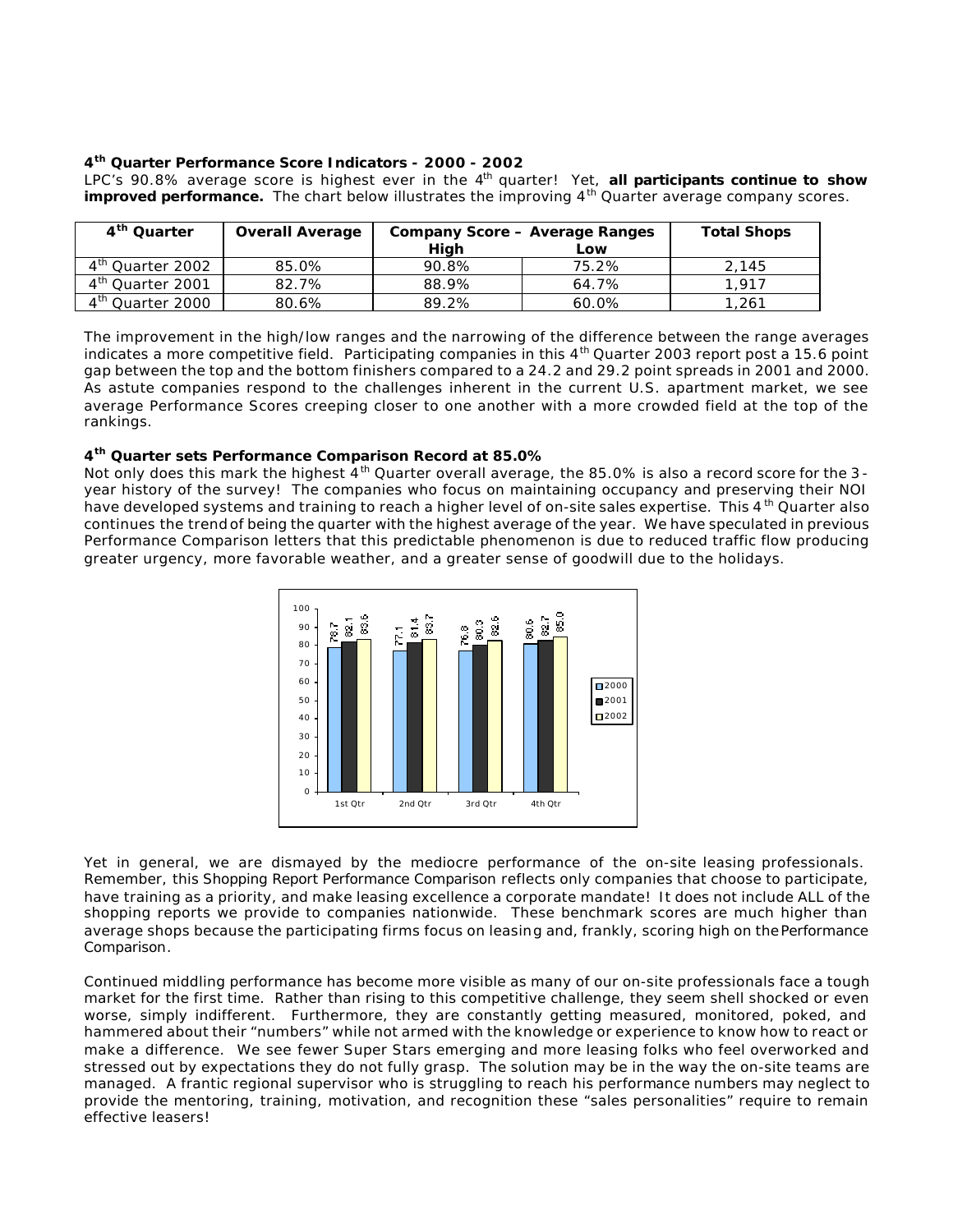### **Other Noteworthy Observations:**

- ß **Less Training/Better Performance…NOT! –** Last quarter we noted that numerous clients reported cutting back on their training departments while still receiving high shopping scores. An informal review of scores indicates that the reduced training may be resulting in equally decreased performance. Furthermore, we have noted several MAJOR companies who have actually revved up their training efforts and have established substantial short and long term training initiatives. We recommend that any training cutbacks include only the fluff stuff such as "time management" or "model/decorating techniques". If the "BASICS" are not taught, monitored, modeled, and expected, the negative and NOI-harmful effects will be evident in a much more serious way than simply lower shopping report scores!
- ß **Still Not Asking for Deposits –** The lowest average score on the ten benchmark questions remains #9, *"Did the consultant ask you to leave a deposit?"* As an active market consulting company with seven current property lease-ups, our closing ratios are directly related to the leasing professional's ability to CLOSE HARD. EPMS demands a relationship building sales presentation from its leasing professionals. One that treats the prospect as a human being who needs a home…not just a piece of "traffic". Yet, when the community truly offers what the prospect needs, we ask directly once *or more* for the money! We feel strongly that this is still a missing ingredient in many otherwise good leasing presentations.

The *EPMS Shopping Report Performance Summary* is an excellent tool to help you shape your company training programs to address specific strengths and weaknesses of your Leasing Professionals.

Ellis Property Management Services (EPMS), AMO, has been providing comprehensive, executive-ready shopping reports nationwide for more than 18 years. Our references include some of the largest and most well-known property management companies in the country. Shopping reports are the foundation of our company! EPMS also provides an array of training seminars, education curriculum design, and consulting that can impact leasing performance and effectiveness. For more information on EPMS' services, please contact Joanna Ellis, CAPS at (972) 256-3767 or by email, jellis@epmsonline.com. You can also visit our web site, www.epmsonline.com.